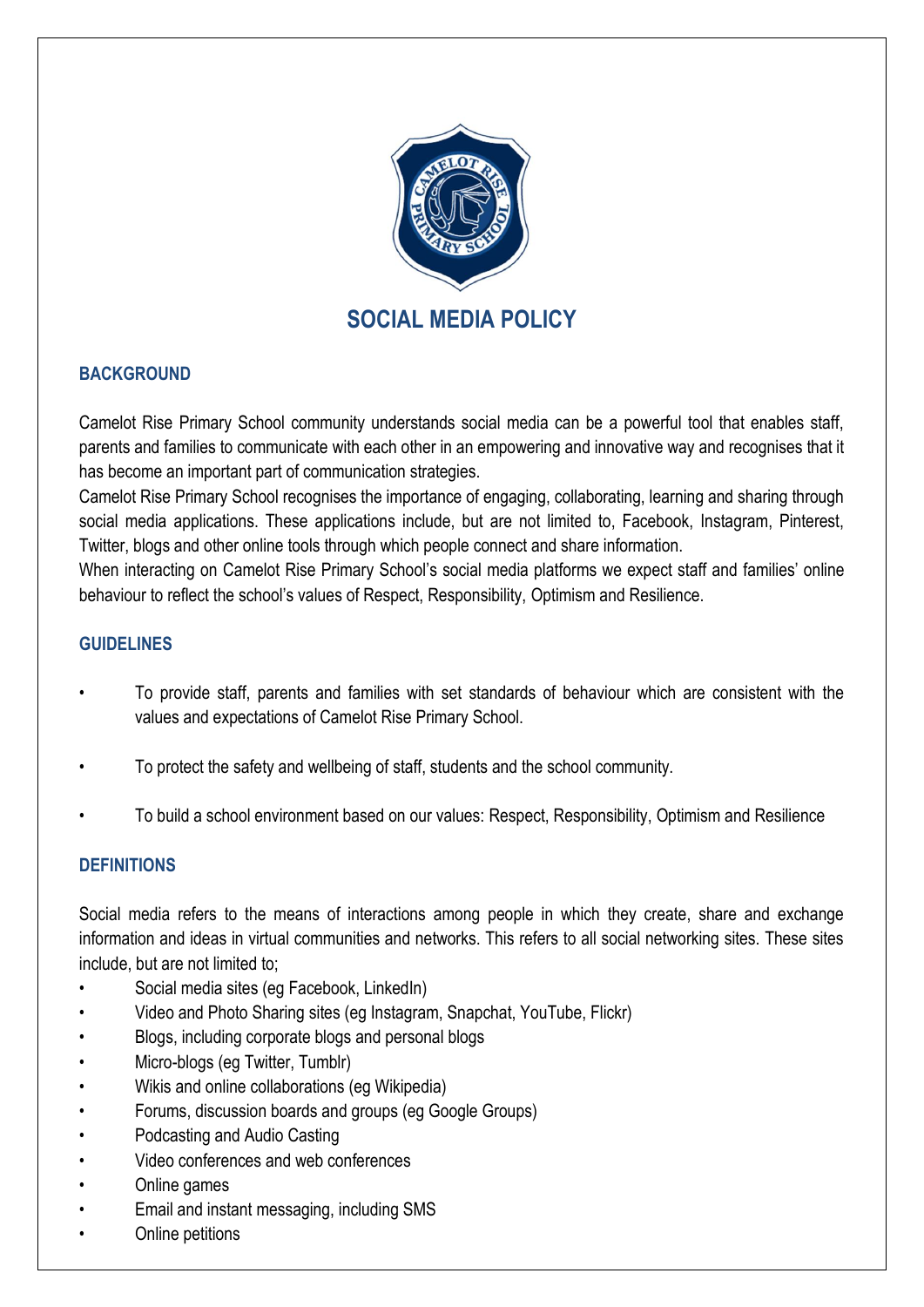*Authorised Account User refers to a person who has been authorised by the Principal to use CRPS social media.*

*Authorised Social Media Accounts refers to CRPS social media accounts which have been authorised by the Principal.*

# **IMPLEMENTATION**

## **Rights and Responsibilities**

Every member of the school community has a right to fully participate in an educational environment that is safe. supportive, inclusive and welcoming. Our students, their parents/carers and our staff will treat each other with dignity and respect at all times, both online and offline.

## *Rights and Responsibilities of Students*

Students have a right to:

- work in a secure environment where, without intimidation, bullying (including cyber-bullying) or harassment they are able to fully develop their talents, interests and ambition
- participate fully in the school's educational program
- use the school's technology devices to support and enhance their education

Students have a responsibility to:

- treat all school technology with respect and responsibility
- uphold the school expectations as outlined in the CRPS Acceptable Use of Technology Agreement
- read and agree to terms and conditions of websites and social media, and follow these terms and conditions, including age restrictions
- remain safe online and never give out personal information
- be aware of what they are posting online and that Social Media are public forums
- demonstrate respect for the rights of others, including the right to learn and the confidentiality of others
- use appropriate language towards others, both online and offline
- not access social networking sites during the school working day without permission of a member of staff
- not impersonate or falsely represent another person
- not harm the reputation of Camelot Rise Primary School or those within its community
- not upload video, audio or photographs of any member of Camelot Rise Primary School's community without seeking and gaining appropriate permission

#### *Rights and Responsibilities of Parents / Carers*

Parents/carers have a right to:

- expect that their children will be educated in a secure environment in which care, courtesy and respect for the rights of others are encouraged
- use social media to support positive communication amongst the school community
- read and/or participate in social media activities Parents/carers have a responsibility to:
- promote positive educational outcomes for their children by taking an active interest in their child's educational progress and by modelling positive behaviours
- read the school's Acceptable Use of Technologies Agreement, in collaboration with their child(ren), and sign and return this document annually
- uphold the school expectations as outlines in the school's Acceptable Use of Technologies Agreement and support their child(ren) in upholding these same expectations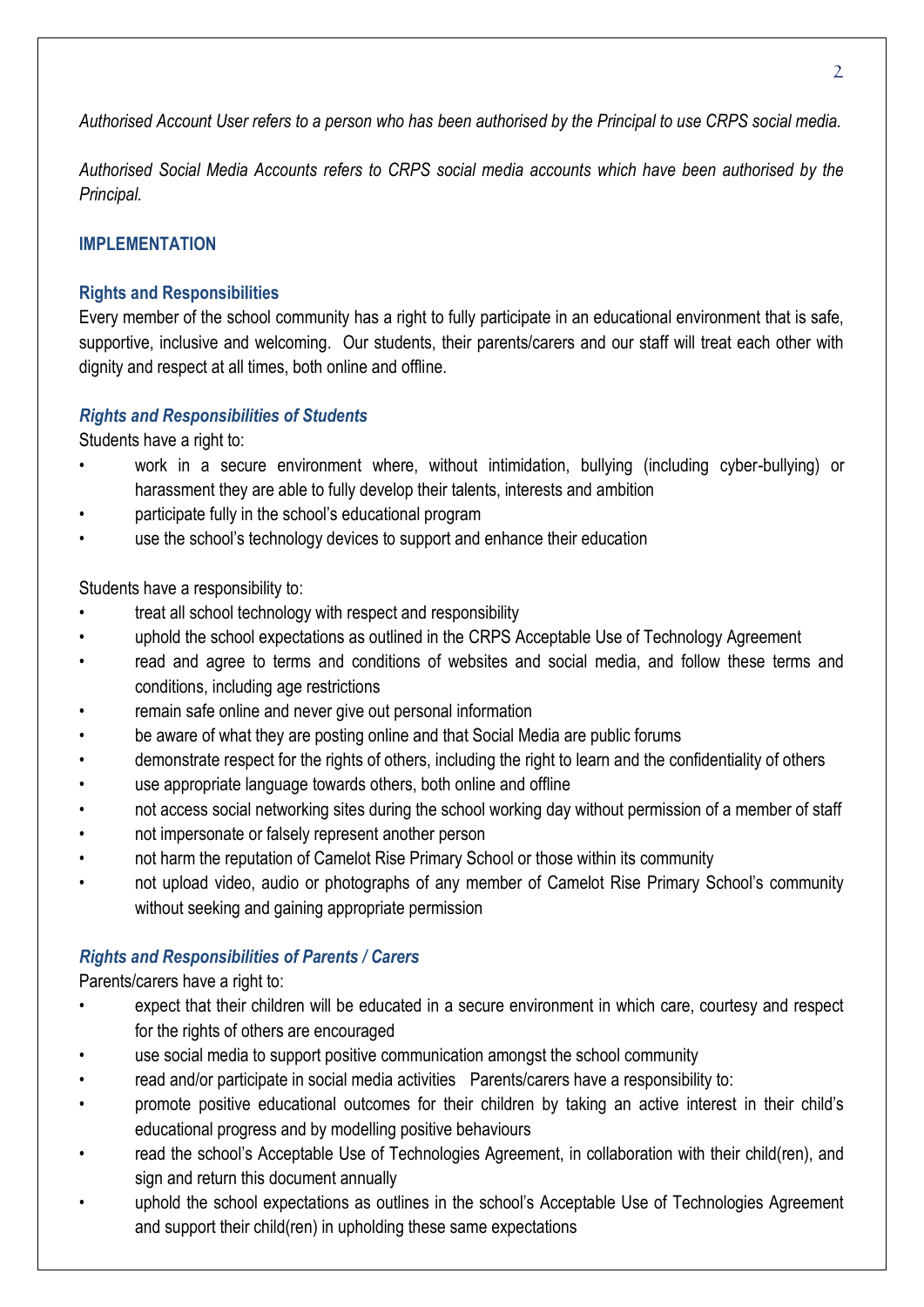- support the school in maintaining a safe and respectful learning environment for all students
- monitor their children's online social media activity
- be aware of the terms and conditions of Social Media sites and the respective age restrictions, and be aware that these do have implications for their primary aged children
- be aware that they are in breach of terms and conditions if they set up a personal account for their children to use if they knowingly understand that age restrictions apply
- seek permission from any individual involved before uploading photos, audio or video of others
- demonstrate respect for the rights of others, including the right to learn and the confidentiality of others
- not use any authorised social media accounts for any illegal activity, including violation of data privacy laws
- not distribute any information that might be deemed personal about other students
- not participate in spreading false or unsubstantiated rumours or false information in regards to the Camelot Rise Primary School community and its members

# *Rights and Responsibilities of Staff*

Staff have a right to:

- expect that they will be able to teach in an orderly and cooperative environment
- be informed, within privacy requirements, about matters relating to students that will affect the teaching and learning program for that student
- use social media to support positive communication amongst the school community
- read and/or participate in social media activities Staff have a responsibility to:
- fairly, reasonably and consistently, implement the Social Media Use policy
- use a range of teaching strategies and resources to engage students in effective learning, including a range of technologies
- uphold online behaviour which demonstrates our school values
- not accept current students as 'friends' on their own social network sites or interact with current students on social networking sites
- show discretion when accepting current parents and families as 'friends' on their own social network sites and interact with parents and families according to this policy
- use professional discretion when accepting ex-students and their families as 'friends' on any social media platform
- not discuss students or criticise school policies or personnel on social networking sites
- not post images or students on their personal social networking sites
- authorised account users will publish photographs to authorised social media accounts only according to guidelines set out in the school's permission documents
- be mindful that what they publish online can be easily made public and will always be online
- behave online in a manner which reflects the school values and expectations
- not participate in spreading false or unsubstantiated rumours or false information in regards to the Camelot Rise Primary School community and its members
- not post confidential student information online, except in school approved platforms such as Compass
- visit their profile's security and privacy settings on social networking sites and be aware of what information can be viewed publicly and privately